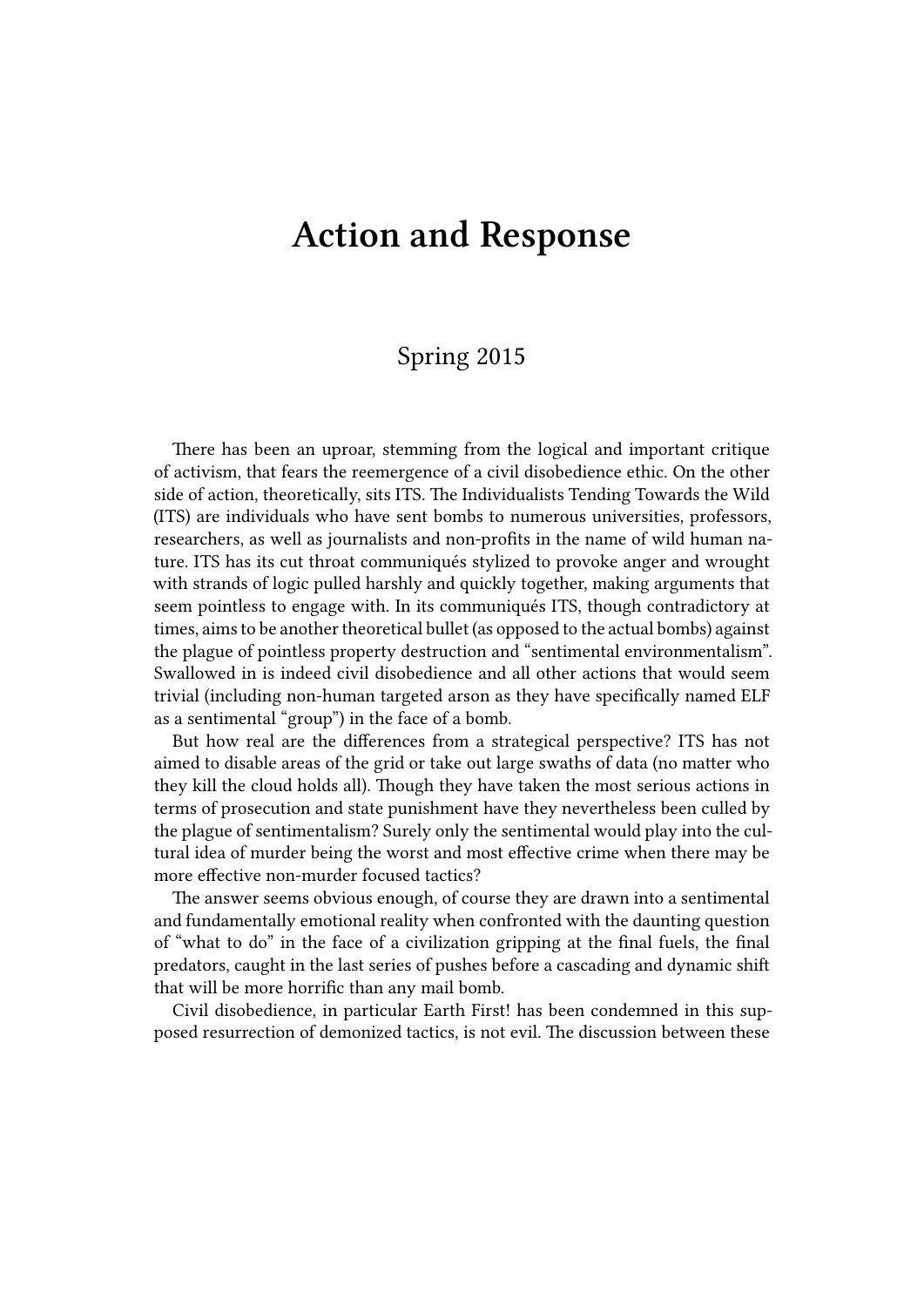two tactics, though I don't think they are adequately described as "ends of the spectrum", is vital. ITS has made numerous dubious claims about the legitimacy of its targets, which have included establishment journalists and Greenpeace. They refuse to acknowledge when an attack goes awry, saying that an unintended casualty does nothing to deter their struggle for ego driven wildness. ITS opens themselves up for maximum prosecution but their obsession with Ted Kaczynksi makes them zealots for the killing of humans with no desire to understand the inherent limitations of their tactic. This is not to make an argument that "they have become like that which they fight". My point here is to engage with our biases. Because something is more extreme does not make it more effective. We seem perfectly capable of criticizing civil disobedience, and I understand how easy that critique rolls off the tongue, but other tactics become immune from engagement, even more so as we turn to an egoist and radically subjective view of the world.

In this egoist turn away from our inherent sense of connectedness we see each action as existing in a bubble and the analysis of ITS among some, including the fine folks at Free Radical radio, has boiled down to ITS "destroying something that is ugly to them". This hollow and pointless analysis leaves us in a vacuous space filled with ambiguous meandering. The subjective nature of "destroying something ugly" can only lead to an ultimately moralistic view of the world where purged and un-purged egos sit apart from each other. Always purge your ego of every perceivable reified notion or that ego will be "tainted" by something or possibly, if you are a nihilist, everything. The ugly can become anything. With no grounding, no analysis, action departs from effectiveness. The analysis of civilization is left by the wayside as we search down pathways of logic devoid of the material culture which constructs our daily behavior. The struggle is isolated and subjectiveness takes the reigns as community becomes more and more irrelevant to our analysis.

Our self is a manifestation of experience and neurosis as well as conscious and unconscious absorption of ideas, senses, and communication. That this blurry matrix of self-realization or ego-actualization is a starting point for action seems, at best, unhelpful. Destroying something ugly is meaningless in and of itself, the world driven by ego is manifested in countless ways and the end point is left purposely undefined to such a degree that no one, not even the ones taking action, have any idea what sort of world they want. The contradictions develop quickly as the hyper consciousness of our "self" spins into an idea of subjectiveness that can only be described as pointless and, ultimately, if we are to believe the premise, completely unrelatable. If it is true that our subjective experience is all that matters then we can just turn to transhumanism to fulfill the goal of realizing our true self.

Analysis matters. Infrastructure matters. For action to be effective we must simply look at implications not divinate for one truth. There is no precedent for an ego driven world yet anarchists seem to think they can open up a portal to liber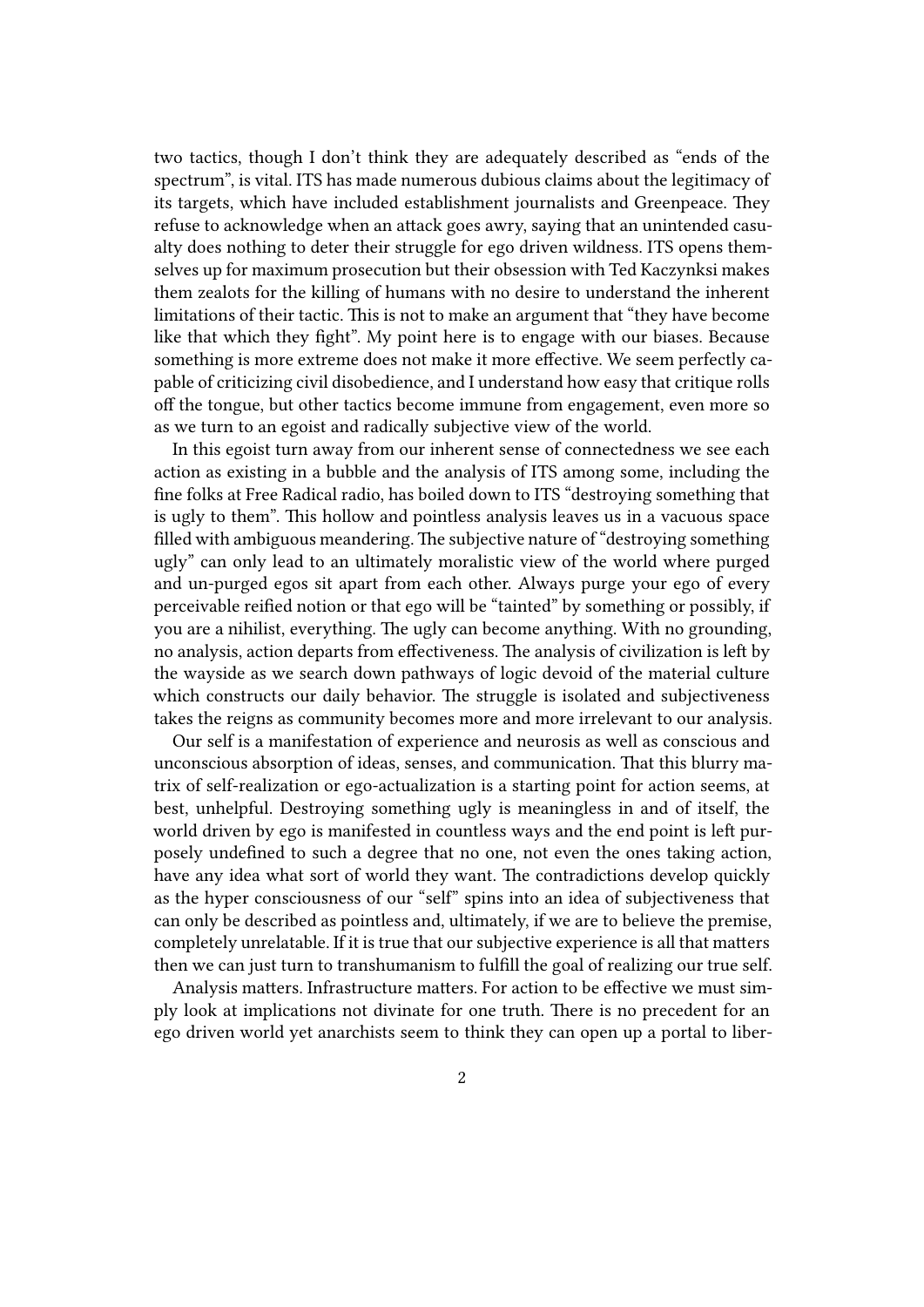ation through a convoluted notion of a perceivable self that is a manifestation of a multitude of inputs both known and unknown, those in our consciousness and those not.

All actions are open to discussion. We can decide amongst ourselves which seem worthwhile and respect a large array. It isn't about drawing lines, it's about understanding where we are and where we want to go.

One could easily posit that me making such claims, or calling into question ITS tactics, is heretical and that to denounce such "productive" actions, while seemingly defending remnants of petty and "outdated" tactics, does nothing to enhance our level of praxis. All this is under the deluded supposition that one day we may just happen to stumble upon an answer of "what to do?" There is no shortage of prophets on the left and right spending countless hours trying to articulate a "rational strategy" that changes the world. The baseline lunacy of this claim is self-evident and, historically, easy to rebuke. Success stories of theory and tightly woven praxis are not in ample supply.

To intellectually beat down the one asking the question, or the one with the U lock, does not create or clarify our praxis. The negation of strategical techniques once and for all is simply about purity. This goes both ways.

There is of course plenty of room for debate and questions addressing these issues, particularly around the notions of violence, property destruction, and moralistic pacifism. But discussion and critiques cannot, by a matter of necessity and actuality, exist apart from action. This is why discussion on ITS is important, at least tactically. Addressing the philosophical musings of ITS is tantamount to addressing Ted K's take on anthropology, forever frustrating and never satisfying. What this says about the psychology of those who see humans as the only legitimate targets is something worth thinking about.

However, ITS is presenting a praxis of some sort and they are forthright about their immediate goals. We can dig into their formulations, we can actually discuss the implications of it from the perspective of what is currently happening. It would be easy to construct numerous ways to knock it down, feel as though we had philosophically kicked its ass and put the final word on "murder" as a tactic. As I read Black Seed I wonder what the reaction to an article titled "Two Steps Back: the Return of Murder in Ecological Resistance" would be. Didn't FC show us the abundant failure of a few (or one) murderous earth avengers mailing bombs? But for some reason, mostly aesthetic, there is a hesitation to make those claims. I see that as a good thing, we shouldn't be making blanket claims about tactics. But that hesitation does not extend, for reasons that are, again, mostly aesthetic, to civil disobedience. This is despite the fact that Earth First! has had some, albeit quite small in the scale of global civilization, successes protecting isolated areas. Of course there are serious strategical problems with saving isolated areas but it does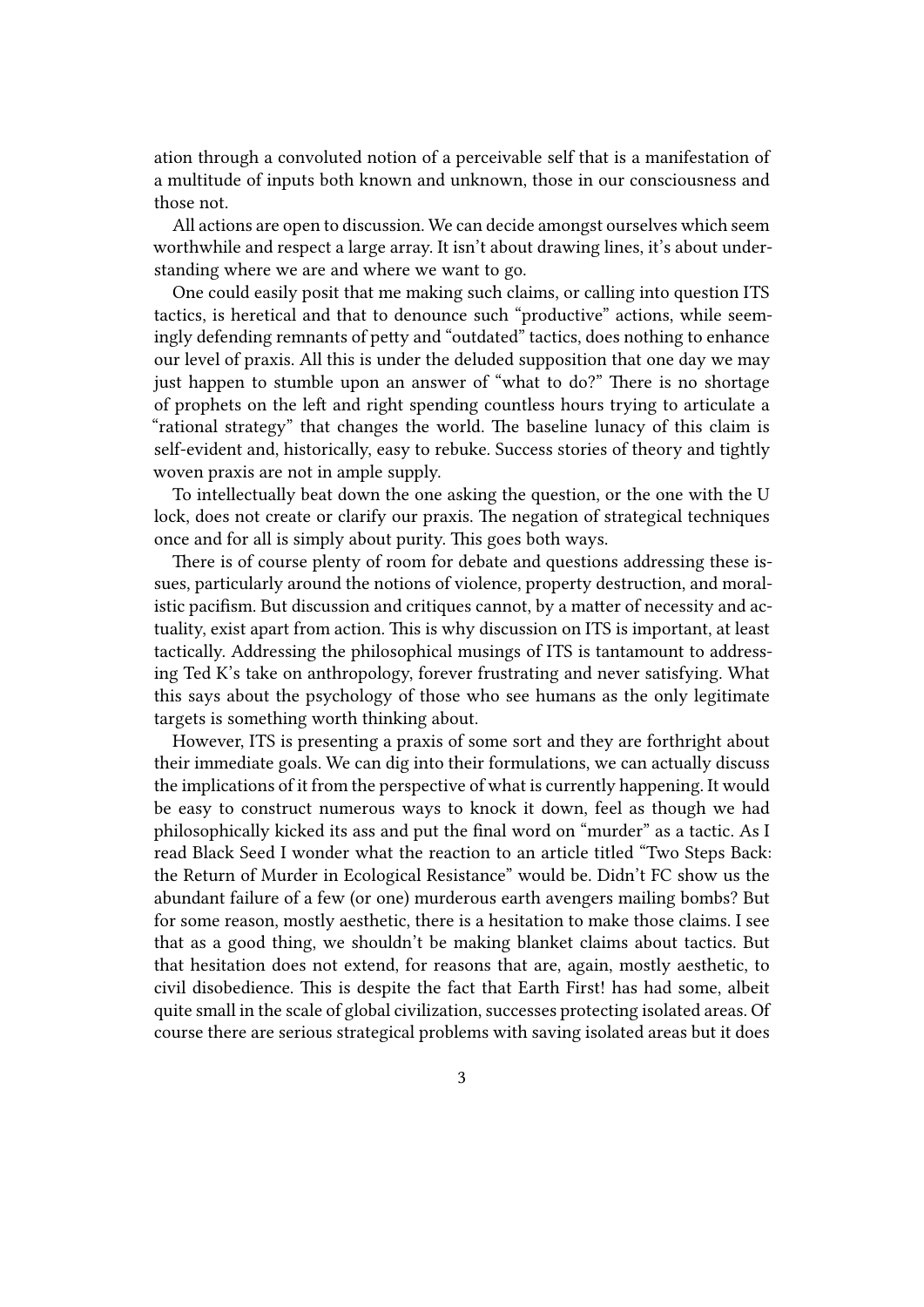not follow that those areas are irrelevant or that I am not personally happy that they still exist in some less mediated state of wildness. All wild places matter. With 75% of the surface area of the earth under human control, influence or habitation it seems relevant to stop new areas from being taken over. If we want a future primitive, this may be one of the most important things happening. Wild spaces reappear fast but healthy ecosystems take time. Overall, however, this is a large scale failure, more is destroyed daily. While I appreciate the spaces "saved" there are several missing pieces and each Earth First! campaign can be looked at individually, something Black Seed does do. They make a blanket assertion in the article but truthfully it is a critique of select campaigns.

The point here is to address the way we view debating tactics and strategy in a largely theoretical vacuum. Theory and practice may very well be tied together but words, much like a sanctioned march, are ineffective at actualizing action in the here and now. The words may be more important than the march but to say that our theory can firmly define our praxis verges on a neo-Marxist argument that the people just need a rational argument, upon the perfect articulation revolution happens. The likes of Deep Green Resistance and the Revolutionary Communist Party have already found their perfect articulation in Derrick Jensen and Bob Avakian respectively, and look how far they have come! Action is tantamount to existing as a human, an agreement I share with the ITS articulation of being human, but there is often a chain of evasiveness in how we, as anti-civilization anarchists, address action. There are some decent and grounded reasons for this, prison among them, but the evasiveness needs to be acknowledged.

A program is hardly needed, a look to DGR solidifies this point. No one needs another "above ground" political apparatus dictating ideology with a "below ground" (that no one, in any circumstance, should ever admit to knowing about) committing actions which the "above ground" may or may not take credit for. This party-action structure has shown itself historically to be not only authoritarian but ineffective. Nonetheless, we can be more instructive about action when we talk, discuss, and confront. The discussion usually shifts around issues of legality and or violence. It may be more important to clarify what we want from actions and think about our goals.

I do not think ITS (or its contemporaries, Wild Reaction, Obsidian Point to name a couple) is harboring an effective strategy. This is less to say about the moral affect of those participating and more about the obviousness of their failure. Civilization still exists, the universities still exist, the papers, the environmental groups, even nanotechnology still exists. Worse off, they are expanding. So where are we left with this "destroy what is ugly to you" strategy? In the same place as the revolutionary as we can only possibly hope, in order for total destruction of the reified world, that there is a mass rising of egos motivated to destroy, in a nihilistic fash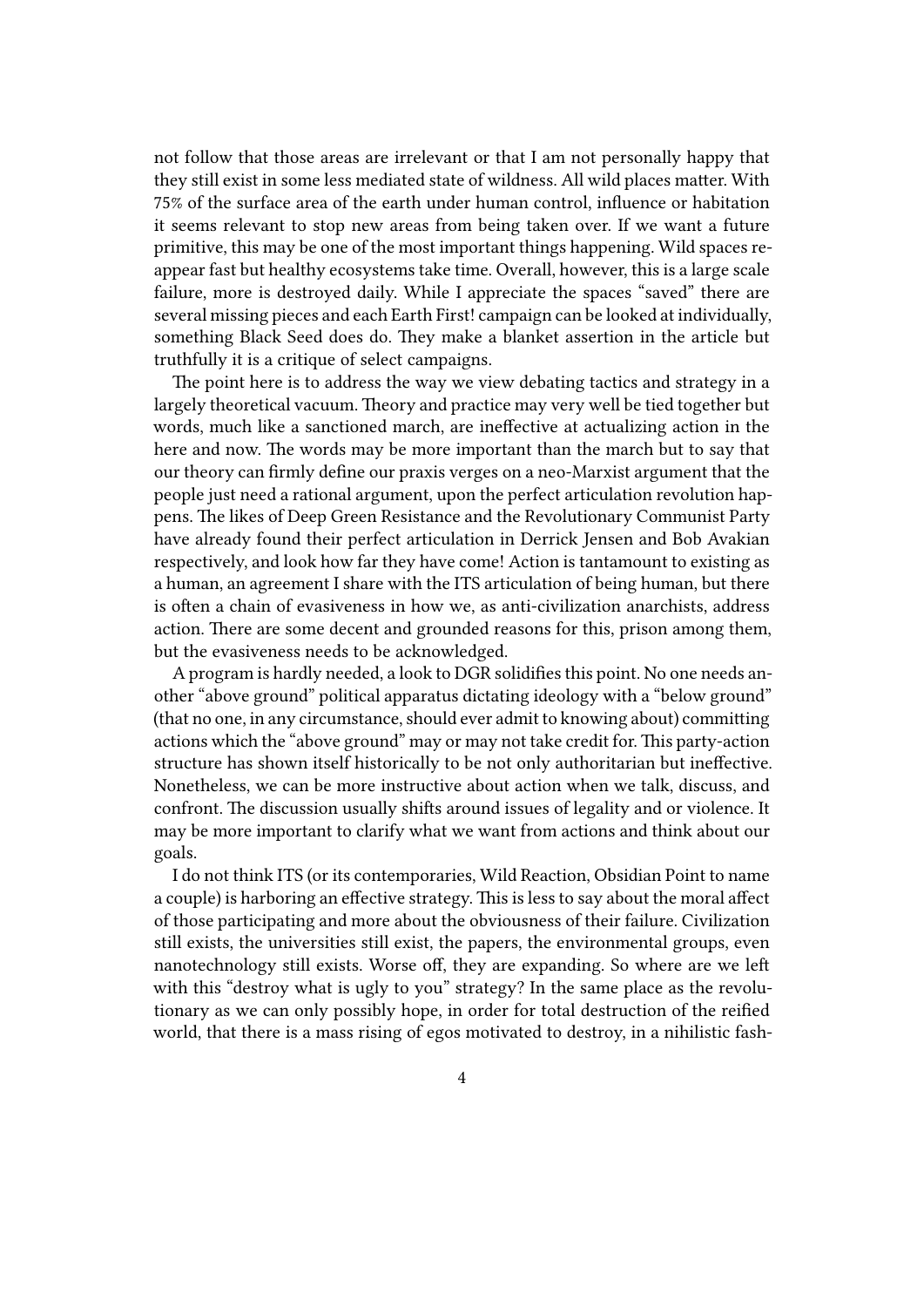ion, all possible impediments to the ego. The self at the center of actions seems increasingly bizarre in cases of meticulous planning, particularly when that planning involves conspiracy to commit an act which may lead to significant, if not permanent, prison time.

Somewhere in the middle of this we have black bloc and other supposedly radical tactics loosely associated with the idea of "insurrection". While helpful in many ways, and more often than not worth supporting, the idea of effectiveness hinges upon mass participation. While a move to lawlessness creates more opportunities for individuals and small groups the setting is exceedingly important and what we can say for ITS is that at least some planning is necessary to reach your shortterm goal. Is that goal embedded in an overall strategy? A question worth asking, though the answer need not only be yes.

Liberating your individual person is a tiresome job and our concentration upon the fulfillment of our egos, even in their supposed and likely "union", leads us to a strategy or pure self-determination destroying manifestations of ideas, with our very own idea that liberation will come from their destruction. The institutions will have their illusion shattered and then something will happen. The exciting nature of this seemingly unexplored space is liberating for a moment but does this radical strategy of waiting for the theoretical hammer to drop do anything?

I do believe there is an effective strategy, I know that it cannot be fully articulated for reasons that go beyond law. We can create massive disruptions and heed the destruction of wildness, both internal and external to ourselves and our families. The answers are far less complex than we would like to believe. Continuing to hype an insurrection coming any day, or supporting actions because of their ego liberating bent, as well as demonizing any of these actions including all civil disobedience is not generally helpful. We may harbor the day of insurrection and I do believe that the unexpected is possible, even likely in the face of our ultradomesticated day to day, but ultimately the collapse of global civilization will not have its primary driver be an insurrection or mass revolt. The infrastructure and armies cannot continue if we wish for a world of wildness. This is undeniable. It may be necessary that consciousness shift but that does not mean that civilization will fall. To put it bluntly: I do not mourn the nano-tech scientist, I celebrate wild lands, and insurrection in the streets brings us each and collectively closer to touching experience, but civilization will exist as long as the material structure exists with the fuel to run it. The reality is simple, the implications are striking, but we are stuck celebrating ineffectiveness, rallying the masses, and diminishing any victories not deemed radical enough in methodology. The implications of a critique of civilization are widespread and in front of our faces. Let's not forget them.